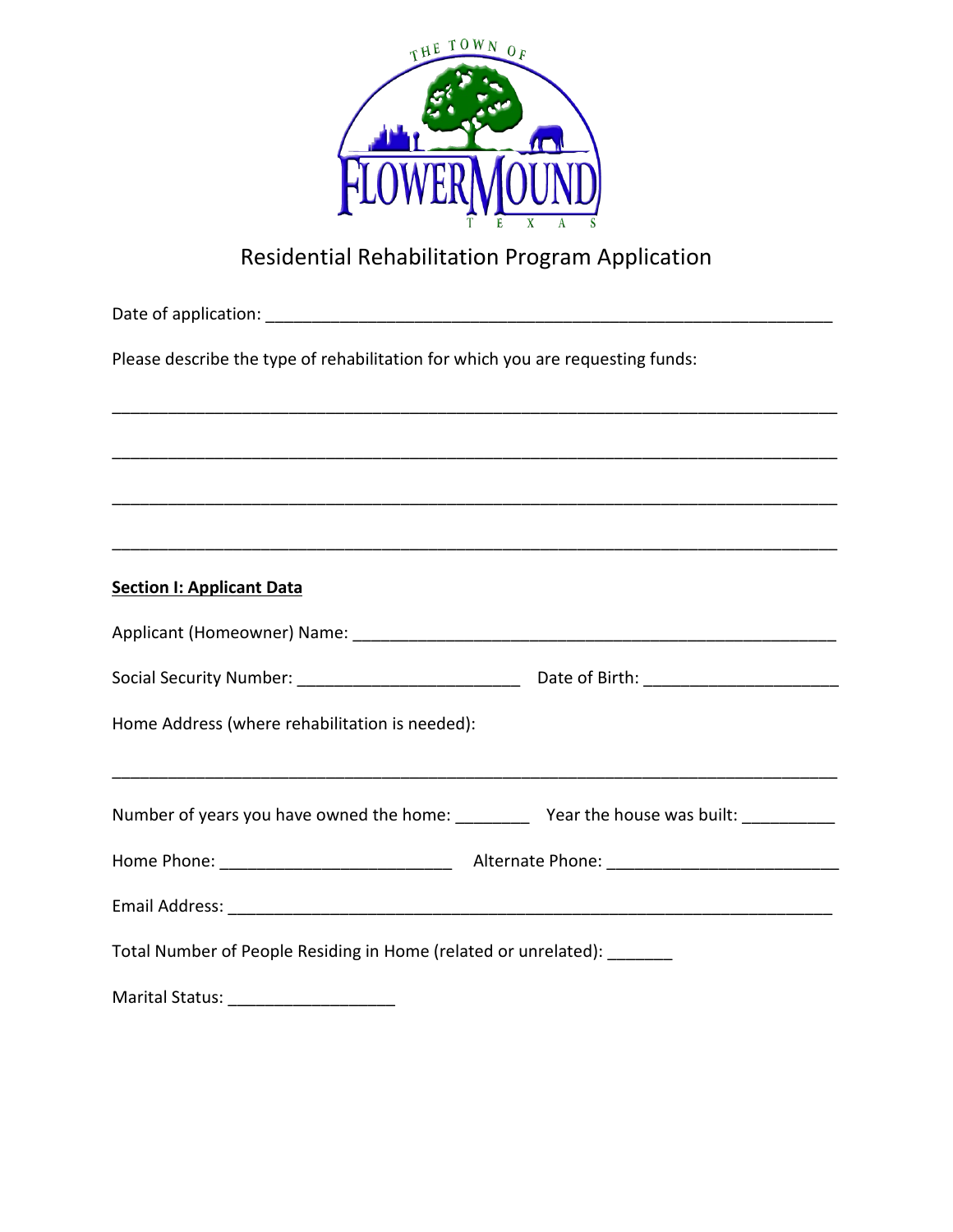**HUD Reporting Requirements:** HUD requires that the Town provide demographic, racial and ethnic data on households applying for/receiving federal funds. Please indicate answers for head of household only.

**Ethnicity** (select only one): \_\_\_\_\_\_Hispanic/Latino \_\_\_\_\_\_ Not Hispanic/Latino **Race** (select one or more): **Example 2** Caucasian **Example 2** Caucasian **Asian** \_\_\_\_\_\_ Black or African American \_\_\_\_\_\_ American Indian or Alaska Native Native Hawaiian or other Pacific Islander **National Communisty** Other **Head of household**: for each residential unit, check one option based on the following definitions. 1. \_\_\_\_\_\_\_ Single/Non-Elderly – One person household in which the person is not elderly. 2. \_\_\_\_\_\_\_ Elderly – One or two person household with a person at least 62 years of age. 3. \_\_\_\_\_\_\_ Related/Single Parent – A single parent household with a dependent child or children (18 years old or younger). 4. \_\_\_\_\_\_\_ Related/Two-Parent – A two-parent household with a dependent child or children (18 years old or younger). 5. \_\_\_\_\_\_\_ Other – Any household not included in the above 4 definitions, including two or more unrelated individuals. Is the head of household a single female? The Yes The No Do you have a disability? The Yes The No Co-Applicant (Homeowner) Name (if any): Social Security Number: \_\_\_\_\_\_\_\_\_\_\_\_\_\_\_\_\_\_\_\_\_\_\_\_ Date of Birth: \_\_\_\_\_\_\_\_\_\_\_\_\_\_\_\_\_\_\_\_ Home Address: \_\_\_\_\_\_\_\_\_\_\_\_\_\_\_\_\_\_\_\_\_\_\_\_\_\_\_\_\_\_\_\_\_\_\_\_\_\_\_\_\_\_\_\_\_\_\_\_\_\_\_\_\_\_\_\_\_\_\_\_\_\_\_\_ Home Phone: \_\_\_\_\_\_\_\_\_\_\_\_\_\_\_\_\_\_\_\_\_\_\_\_\_ Alternate Phone: \_\_\_\_\_\_\_\_\_\_\_\_\_\_\_\_\_\_\_\_\_\_\_\_ Email Address: \_\_\_\_\_\_\_\_\_\_\_\_\_\_\_\_\_\_\_\_\_\_\_\_\_\_\_\_\_\_\_\_\_\_\_\_\_\_\_\_\_\_\_\_\_\_\_\_\_\_\_\_\_\_\_\_\_\_\_\_\_\_\_\_\_ Others (related or unrelated) residing in the home: Name: \_\_\_\_\_\_\_\_\_\_\_\_\_\_\_\_\_\_\_\_\_\_\_\_\_\_\_\_\_\_\_\_\_\_\_\_\_\_\_\_\_\_\_\_\_\_\_\_\_\_\_\_\_\_\_\_\_\_\_\_\_\_\_\_\_\_\_\_\_\_\_\_ Date of Birth: \_\_\_\_\_\_\_\_\_\_\_\_\_\_\_\_\_\_ Relationship to applicant: \_\_\_\_\_\_\_\_\_\_\_\_\_\_\_\_\_\_\_\_\_\_\_\_\_\_

| Name:          |                            |  |
|----------------|----------------------------|--|
| Date of Birth: | Relationship to applicant: |  |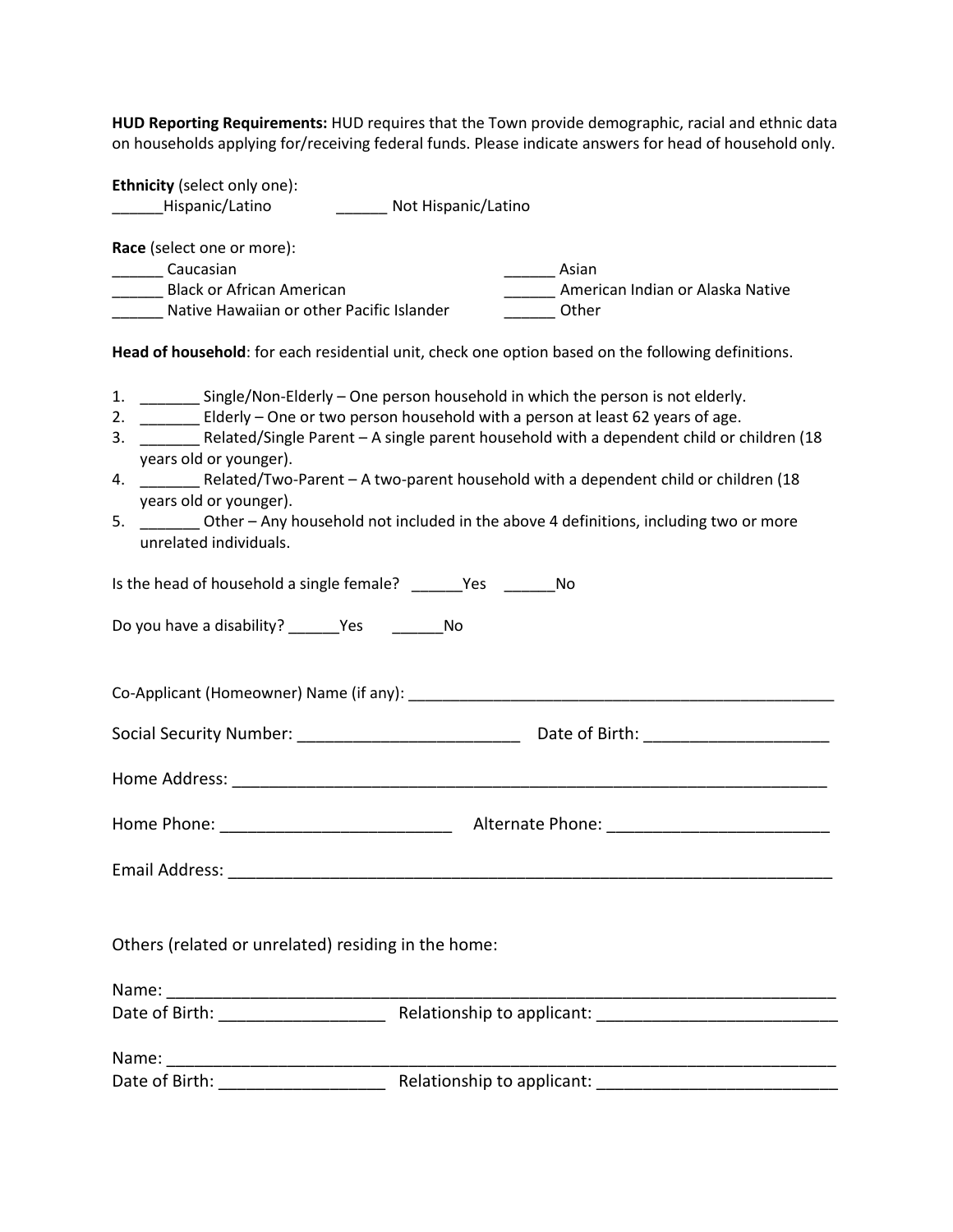| Date of Birth: The Case of Birth:<br>Relationship to applicant: Note that the set of the set of the set of the set of the set of the set of the set o |
|-------------------------------------------------------------------------------------------------------------------------------------------------------|
|                                                                                                                                                       |

#### **SECTION II: INCOME/ASSETS**

**Income information:** Income includes all money flowing into the household from all persons 18 years and older, plus benefits received on behalf of minor children. The full amount before any payroll deductions of wages and salaries, overtime pay, commissions, fees, tips, bonuses, and other compensation for personal services, including salaries received from a family owned business; income from operation of a business or profession; interest, dividends and other income of any kind from real or personal property; the full amount of periodic amounts received from social security, annuities, insurance policies, retirement funds, pensions, disability or death benefits, and other similar types of periodic receipts; payments in lieu of earnings, such as unemployment, disability compensation, worker's compensation, and severance pay; welfare assistance; periodic and determinable allowances, such as alimony and child support payments and regular contributions or gifts received from organizations or from persons not residing in the dwelling; all regular pay, special pay and allowances of a members of the armed forces; recurring monetary contributions or gifts regularly received from persons not living in the unit; relocation payments; and actual income distributed from trust funds that are not revocable by or under the control of any member of the tenant family.

| <b>Gross Monthly Income</b> | <b>Applicant</b> | <b>Co-Applicant</b> | <b>Other Household Members</b> | <b>Total</b> |
|-----------------------------|------------------|---------------------|--------------------------------|--------------|
|                             |                  |                     |                                |              |
| Base employment income      |                  |                     |                                |              |
| Overtime                    |                  |                     |                                |              |
| <b>Bonuses</b>              |                  |                     |                                |              |
| Commissions                 |                  |                     |                                |              |
| Other                       |                  |                     |                                |              |
| <b>Total all income</b>     |                  |                     |                                |              |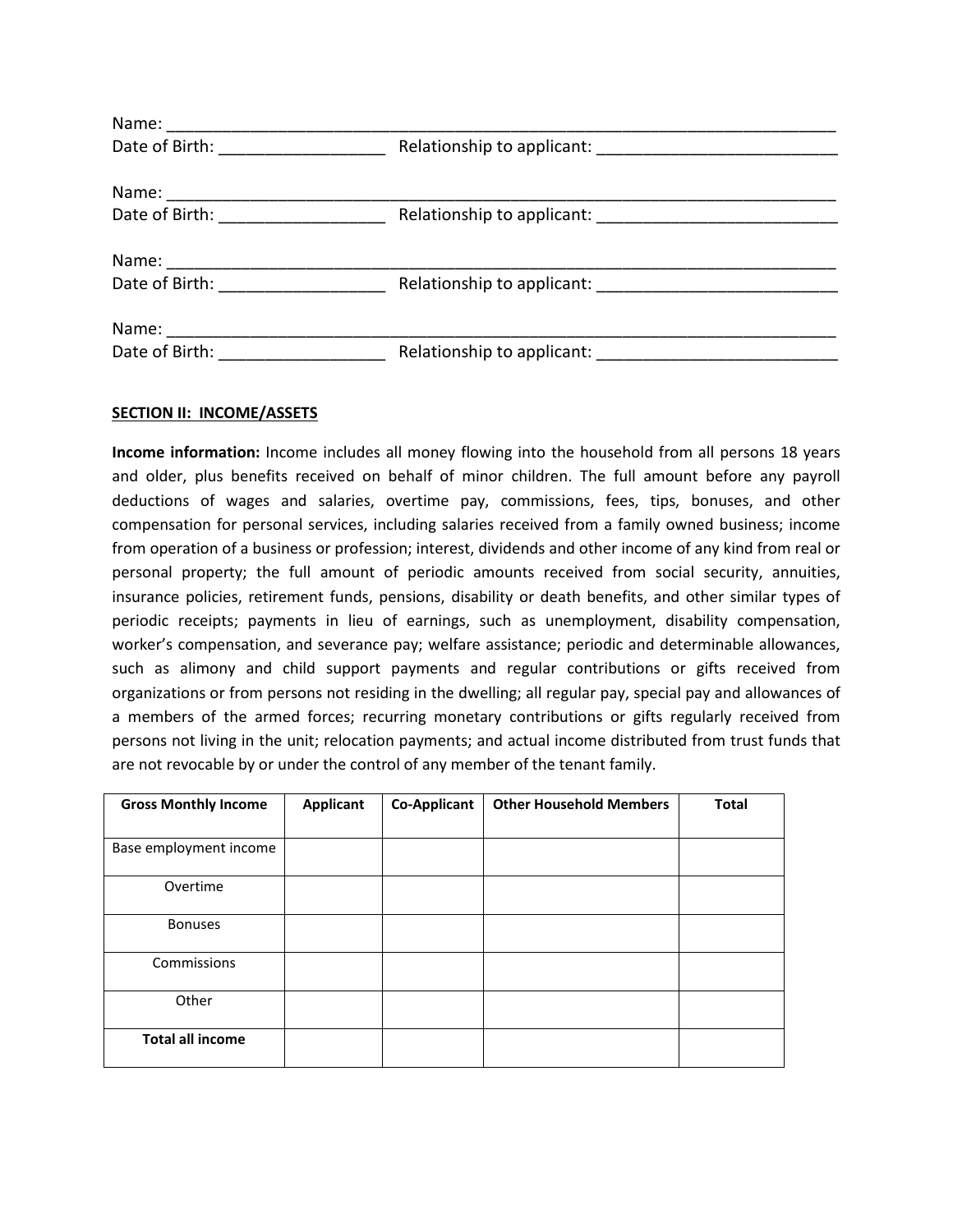**Asset information:** You are also required to report information about assets. Assets include such things as other real estate properties owned by members in the household, checking and savings accounts, investment accounts, vintage vehicles, money earned from the sale of items or investment accounts or assets disposed of for less than market value within the last two years, and items purchased for investment value, such as stamps, coins, firearms, paintings and other collectibles.

| <b>Household Member</b> | <b>Type of Asset</b> | Value |
|-------------------------|----------------------|-------|
|                         |                      |       |
|                         |                      |       |
|                         |                      |       |
|                         |                      |       |
| Total all asset value   |                      |       |

# **Please attach the following supporting documentation with your submittal**:

- **IDENTIFY IDENTIFY IS A UPS 10 A 20 IDENTIFY IS CONTIFY A 20 IDENTIFY A 20 IDENTIFY A 20 IDENTIFY IICENSE, passport,** resident alien card, etc.)
- **EXEC** Last two months of paycheck stubs for each working member of the household, age 18 or older
- **Last year's income tax return (Form 1040 with W2's)**
- **Proof of Social Security or other retirement income, if applicable**
- **Proof of child support, spousal support, or alimony, if applicable**
- **Proof of home ownership and a current copy of your homeowner's insurance**
- **Proof property taxes are current**
- **Proof that mortgage payments are current**

# **SECTION III: DECLARATIONS**

1. Are there any outstanding judgments against you or liens on or against the Subject Home and property? If yes, please explain.

2. Are you presently delinquent or in default on any Federal debt; or any other loan, mortgage, financial obligation, bond or loan guarantee that may impact your ownership interest in the Subject Home and property? If yes, please explain.

\_\_\_\_\_\_\_\_\_\_\_\_\_\_\_\_\_\_\_\_\_\_\_\_\_\_\_\_\_\_\_\_\_\_\_\_\_\_\_\_\_\_\_\_\_\_\_\_\_\_\_\_\_\_\_\_\_\_\_\_\_\_\_\_\_\_\_\_\_\_\_\_\_\_\_\_\_\_

\_\_\_\_\_\_\_\_\_\_\_\_\_\_\_\_\_\_\_\_\_\_\_\_\_\_\_\_\_\_\_\_\_\_\_\_\_\_\_\_\_\_\_\_\_\_\_\_\_\_\_\_\_\_\_\_\_\_\_\_\_\_\_\_\_\_\_\_\_\_\_\_\_\_\_\_\_\_

\_\_\_\_\_\_\_\_\_\_\_\_\_\_\_\_\_\_\_\_\_\_\_\_\_\_\_\_\_\_\_\_\_\_\_\_\_\_\_\_\_\_\_\_\_\_\_\_\_\_\_\_\_\_\_\_\_\_\_\_\_\_\_\_\_\_\_\_\_\_\_\_\_\_\_\_\_\_

\_\_\_\_\_\_\_\_\_\_\_\_\_\_\_\_\_\_\_\_\_\_\_\_\_\_\_\_\_\_\_\_\_\_\_\_\_\_\_\_\_\_\_\_\_\_\_\_\_\_\_\_\_\_\_\_\_\_\_\_\_\_\_\_\_\_\_\_\_\_\_\_\_\_\_\_\_\_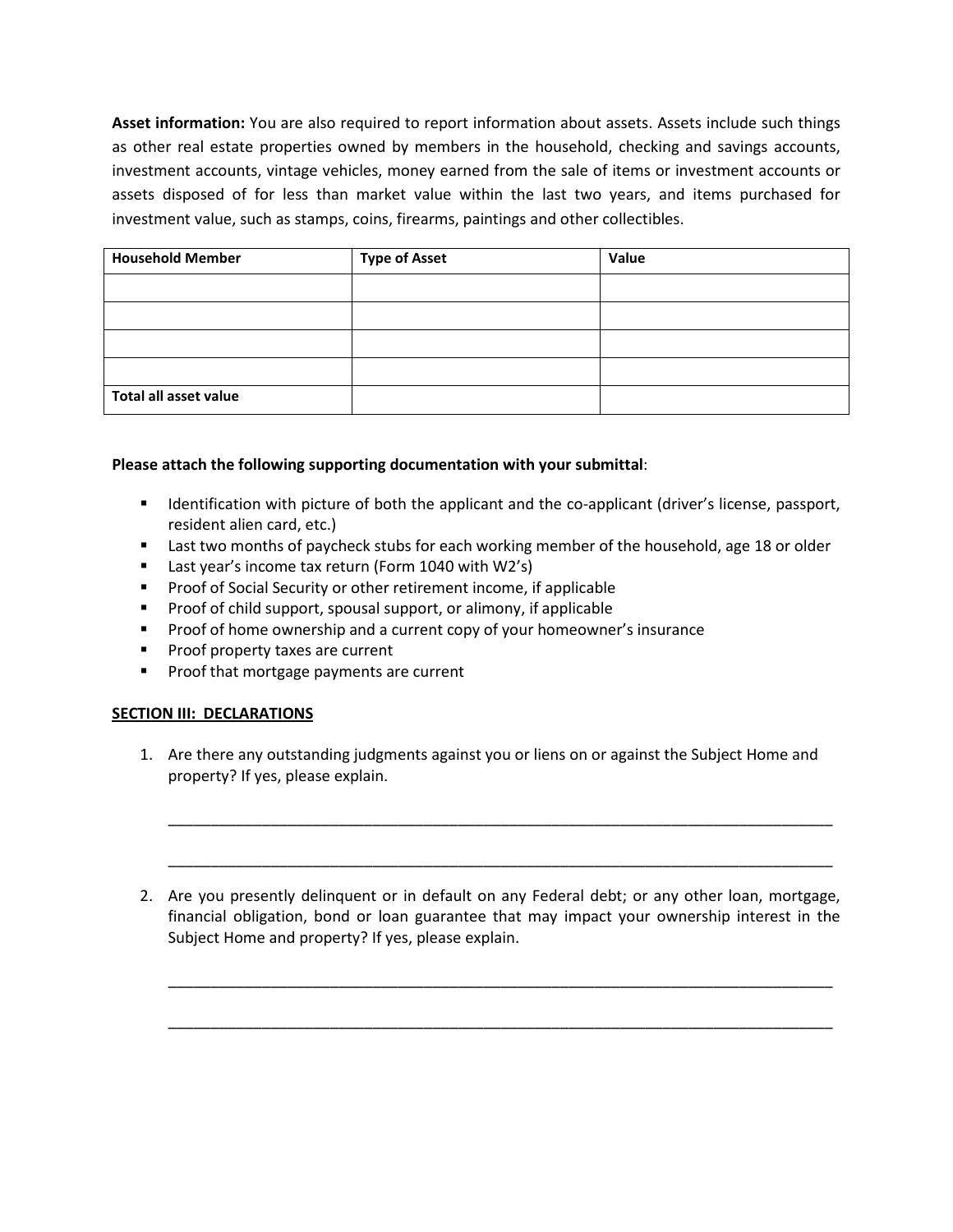| 3. Are you a co-signer or endorser on the note for the Subject Home and property? If no, please |  |
|-------------------------------------------------------------------------------------------------|--|
| explain.                                                                                        |  |

\_\_\_\_\_\_\_\_\_\_\_\_\_\_\_\_\_\_\_\_\_\_\_\_\_\_\_\_\_\_\_\_\_\_\_\_\_\_\_\_\_\_\_\_\_\_\_\_\_\_\_\_\_\_\_\_\_\_\_\_\_\_\_\_\_\_\_\_\_\_\_\_\_\_\_\_\_\_

\_\_\_\_\_\_\_\_\_\_\_\_\_\_\_\_\_\_\_\_\_\_\_\_\_\_\_\_\_\_\_\_\_\_\_\_\_\_\_\_\_\_\_\_\_\_\_\_\_\_\_\_\_\_\_\_\_\_\_\_\_\_\_\_\_\_\_\_\_\_\_\_\_\_\_\_\_\_

\_\_\_\_\_\_\_\_\_\_\_\_\_\_\_\_\_\_\_\_\_\_\_\_\_\_\_\_\_\_\_\_\_\_\_\_\_\_\_\_\_\_\_\_\_\_\_\_\_\_\_\_\_\_\_\_\_\_\_\_\_\_\_\_\_\_\_\_\_\_\_\_\_\_\_\_\_\_

\_\_\_\_\_\_\_\_\_\_\_\_\_\_\_\_\_\_\_\_\_\_\_\_\_\_\_\_\_\_\_\_\_\_\_\_\_\_\_\_\_\_\_\_\_\_\_\_\_\_\_\_\_\_\_\_\_\_\_\_\_\_\_\_\_\_\_\_\_\_\_\_\_\_\_\_\_\_

4. Are you a United States citizen? \_\_\_\_\_\_\_\_\_\_\_\_\_\_\_\_\_\_\_\_\_\_\_\_\_\_\_\_\_\_\_\_\_\_\_\_\_\_\_\_\_\_\_\_\_\_\_\_\_\_\_\_

5. Are you a permanent resident alien? If yes, please provide your identification number:

- 6. How do you hold title to the home (solely, jointly with spouse, jointly with another person)?
- 7. Are you requesting funds for a repair service or item that is eligible under your homeowner's insurance policy?

### **SECTION D: MISCELLANEOUS**

The applicant is responsible for approving and accepting the contractor's work. The Town of Flower Mound accepts no responsibility for any work performed by the contractor and/or any charges, costs or expenses in excess of the cost for approved grant-eligible repairs. Any warranty of work performed under or in conjunction with this Program as well as the provision of insurance by the contractor in favor of the applicant shall be a matter solely between the contractor and the applicant and the applicant is responsible to resolve any disputes.

Eligible applicants will be selected on a first-come, first-serve basis. A person has not officially applied until the Application is complete with **all** required supporting documentation, as explained in the program guidelines.

Questions or issues should be directed to Brittni Barnett, Grants and Financial Analyst at 972-874-6040 or [Brittni.Barnett@Flower-Mound.com.](mailto:Brittni.Barnett@Flower-Mound.com)